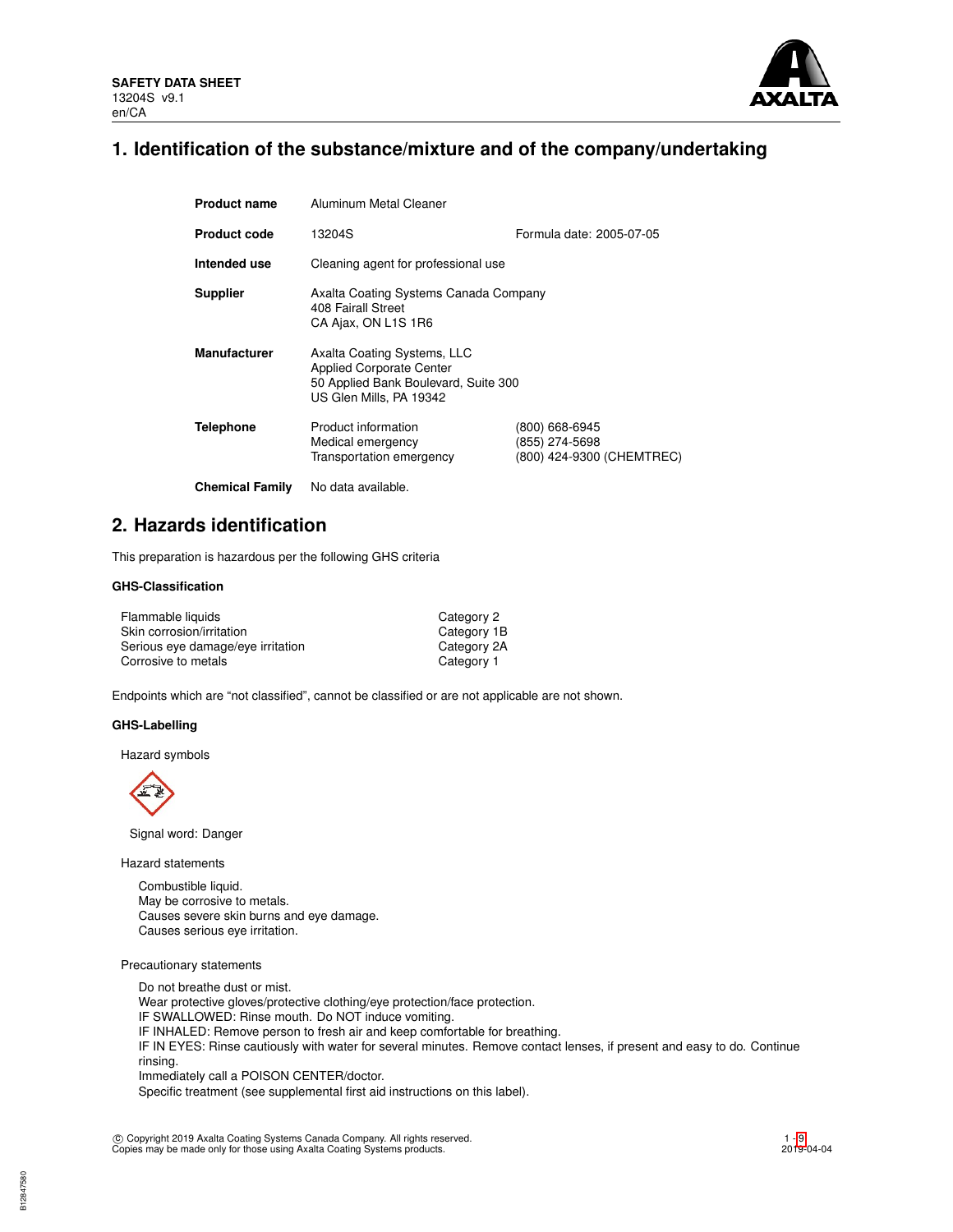

If eye irritation persists: Get medical advice/ attention. Absorb spillage to prevent material damage. Store in a well-ventilated place. Keep cool. Store locked up. Store in corrosive resistant/ .? container with a resistant inner liner. Dispose of contents/container in accordance with local regulations. Keep away from heat, hot surfaces, sparks, open flames and other ignition sources. No smoking. Keep only in original packaging. IF ON SKIN (or hair): Take off immediately all contaminated clothing. Rinse skin with water or shower.

### **Other hazards which do not result in classification**

Intentional misuse by deliberately concentrating and inhaling the contents may be harmful or fatal.

**The following percentage of the mixture consists of ingredient(s) with unknown acute toxicity:**  $0 %$ 

# **3. Composition/information on ingredients**

mixture of solvents

### **Components**

| CAS-No.   | Chemical name                   | Concentration |
|-----------|---------------------------------|---------------|
| 111-76-2  | Ethylene glycol monobutyl ether | $10 - 30\%$   |
| 7664-38-2 | Phosphoric acid                 | $10 - 30\%$   |
| 112-34-5  | Ethanol, 2-(2-butoxyethoxy)-    | $1 - 5%$      |

Actual concentration ranges withheld as a trade secret. Non-regulated ingredients 50 - 60%

## **4. First aid measures**

#### **Eye contact**

Remove contact lenses. Irrigate copiously with clean, fresh water for at least 15 minutes, holding the eyelids apart. Seek medical advice.

### **Skin contact**

Do NOT use solvents or thinners. After contact with skin, take off immediately all contaminated clothing, and wash immediately with plenty of Previn® or water.

#### **Inhalation**

Avoid inhalation of vapour or mist. Move to fresh air in case of accidental inhalation of vapours. If breathing is irregular or stopped, administer artificial respiration. If unconscious place in recovery position and seek medical advice. If symptoms persist, call a physician.

#### **Ingestion**

If swallowed, seek medical advice immediately and show this safety data sheet (SDS) or product label. Do NOT induce vomiting. Keep at rest.

### **Most Important Symptoms/effects, acute and delayed**

#### **Inhalation**

May cause nose and throat irritation. May cause nervous system depression characterized by the following progressive steps: headache, dizziness, nausea, staggering gait, confusion, unconsciousness. Reports have associated repeated and prolonged overexposure to solvents with permanent brain and nervous system damage.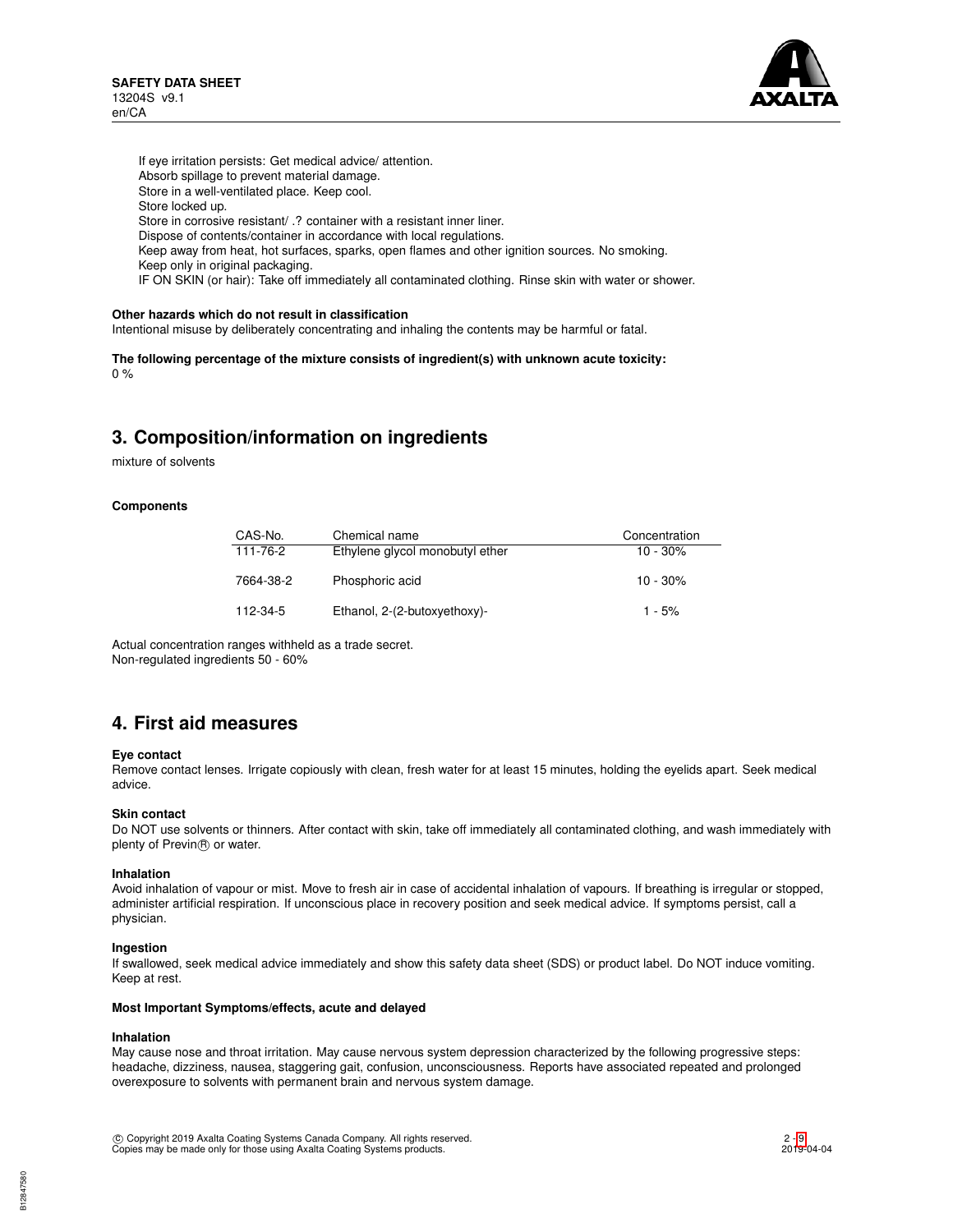

## **Ingestion**

May result in gastrointestinal distress.

### **Skin or eye contact**

May cause irritation or burning of the eyes. Repeated or prolonged liquid contact may cause skin irritation with discomfort and dermatitis.

### **Indication of Immediate medical attention and special treatment needed if necessary**

No data available on the product. See section 3 and 11 for hazardous ingredients found in the product.

# **5. Firefighting measures**

### **Suitable extinguishing media**

Universal aqueous film-forming foam, Carbon dioxide (CO2), Dry chemical

### **Extinguishing media which shall not be used for safety reasons**

High volume water jet

### **Hazardous combustion products**

CO, CO2, smoke, and oxides of any heavy metals that are reported in "Composition, Information on Ingredients" section.

## **Fire and Explosion Hazards**

No data available

### **Special Protective Equipment and Fire Fighting Procedures**

Full protective flameproof clothing should be worn as appropriate. Wear self-contained breathing apparatus for firefighting if necessary. In the event of fire, cool tanks with water spray. Do not allow run-off from fire fighting to enter public sewer systems or public waterways.

## **6. Accidental release measures**

## **Procedures for cleaning up spills or leaks**

Ventilate area. If heated above the flashpoint, remove sources of ignition. Prevent skin and eye contact and breathing of vapor. Wear a properly fitted air-purifying respirator with organic vapor cartridges (NIOSH approved TC-23C), eye protection, gloves and protective clothing. Confine, remove with inert absorbent, and dispose of properly.

### **Environmental precautions**

Do not let product enter drains. Notify the respective authorities in accordance with local law in the case of contamination of rivers, lakes or waste water systems.

# **7. Handling and storage**

## **Precautions for safe handling**

Observe label precautions. Keep away from heat, sparks and flame, static discharge and other sources of ignition. When heated above its flash point, this must be handled as if it were a flammable liquid. Close container after each use. Do not transfer contents to bottles or unlabeled containers. Wash thoroughly after handling and before eating or smoking. If material is a coating: do not sand, flame cut, braze or weld dry coating without a NIOSH approved air purifying respirator with particulate filters or appropriate ventilation , and gloves. Combustible dust clouds may be created where operations produce fine material (dust). Avoid formation of significant deposits of material as they may become airborne and form combustible dust clouds. Build up of fine material should be cleaned using gentle sweeping or vacuuming in accordance with best practices. Cleaning methods (e.g. compressed air) which can generate potentially combustible dust clouds should not be used.

### **Advice on protection against fire and explosion**

Solvent vapours are heavier than air and may spread along floors. Vapors may form explosive mixtures with air and will burn when an ignition source is present. Always keep in containers of same material as the original one. Never use pressure to empty container: container is not a pressure vessel. The accumulation of contaminated rags may result in spontaneous combustion. Good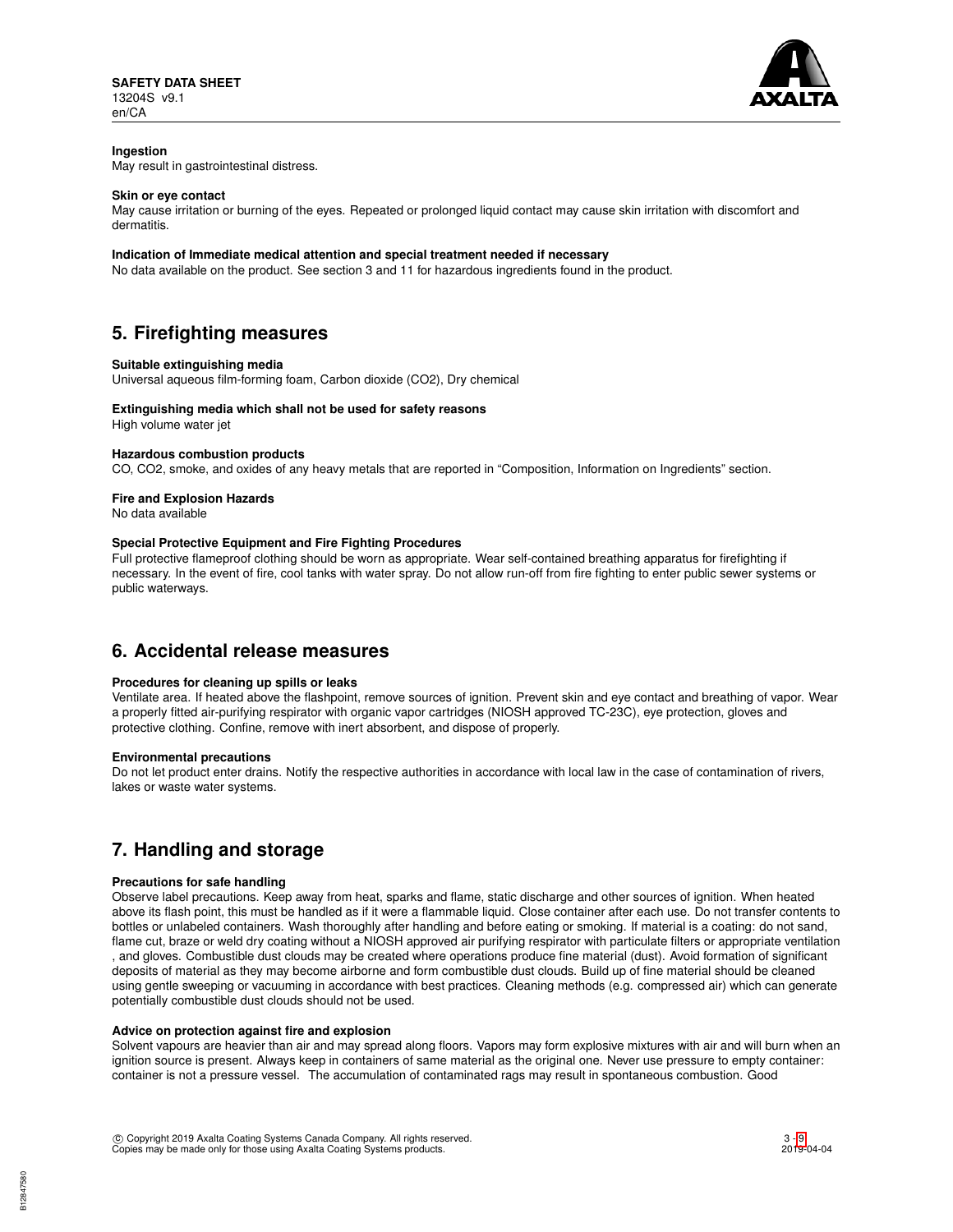

housekeeping standards and regular safe removal of waste materials will minimize the risks of spontaneous combustion and other fire hazards.

### **Storage**

### **Requirements for storage areas and containers**

Observe label precautions. Store in a dry, well ventilated place away from sources of heat, ignition and direct sunlight. No smoking. Prevent unauthorized access. Containers which are opened must be carefully resealed and kept upright to prevent leakage.

#### **Advice on common storage**

Store separately from oxidizing agents and strongly alkaline and strongly acidic materials.

## **8. Exposure controls/personal protection**

### **Engineering controls and work practices**

Provide adequate ventilation.This should be achieved by a good general extraction and -if practically feasible- by the use of a local exhaust ventilation.If these are not sufficient to maintain concentrations of particulates and solvent vapour below the OEL, suitable respiratory protection must be worn.

## **National occupational exposure limits**

| CAS-No.              | Chemical name                   | Source Time                             | Type                             | Value                                       | Note |
|----------------------|---------------------------------|-----------------------------------------|----------------------------------|---------------------------------------------|------|
| 111-76-2             | Ethylene glycol monobutyl ether | OSHA 8 hr                               | <b>TWA</b>                       | 50 ppm                                      | Skin |
| 7664-38-2            | Phosphoric acid                 | ACGIH 15 min<br>ACGIH 8 hr<br>OSHA 8 hr | STEL<br><b>TWA</b><br><b>TWA</b> | $3 \,\mathrm{mg/m}$<br>1 $mq/m3$<br>1 mg/m3 |      |
| 112-34-5<br>Glossary | Ethanol, 2-(2-butoxyethoxy)-    | ACGIH 8 hr                              | <b>TWA</b>                       | $10$ ppm                                    |      |

CEIL Ceiling exposure limit

STEL Short term exposure limit

TWA Time weighted average

TWAE Time-Weighted Average

### **Protective equipment**

Personal protective equipment should be worn to prevent contact with eyes, skin or clothing.

### **Respiratory protection**

Do not breathe vapors or mists. Wear a properly fitted air-purifying respirator with organic vapor cartridges (NIOSH approved TC-23C) and particulate filter (NIOSH TC-84A) during application and until all vapors and spray mists are exhausted. In confined spaces, or in situations where continuous spray operations are typical, or if proper air-purifying respirator fit is not possible, wear a positive pressure, supplied-air respirator (NIOSH TC-19C). In all cases, follow respirator manufacturer's directions for respirator use. Do not permit anyone without protection in the painting area.

### **Eye protection**

Desirable in all industrial situations. Goggles are preferred to prevent eye irritation. If safety glasses are substituted, include splash guard or side shields.

### **Skin and body protection**

Neoprene gloves and coveralls are recommended.

### **Hygiene measures**

Wash skin thoroughly with soap and water or use recognized skin cleanser. Do NOT use solvents or thinners.

### **Environmental exposure controls**

Do not let product enter drains.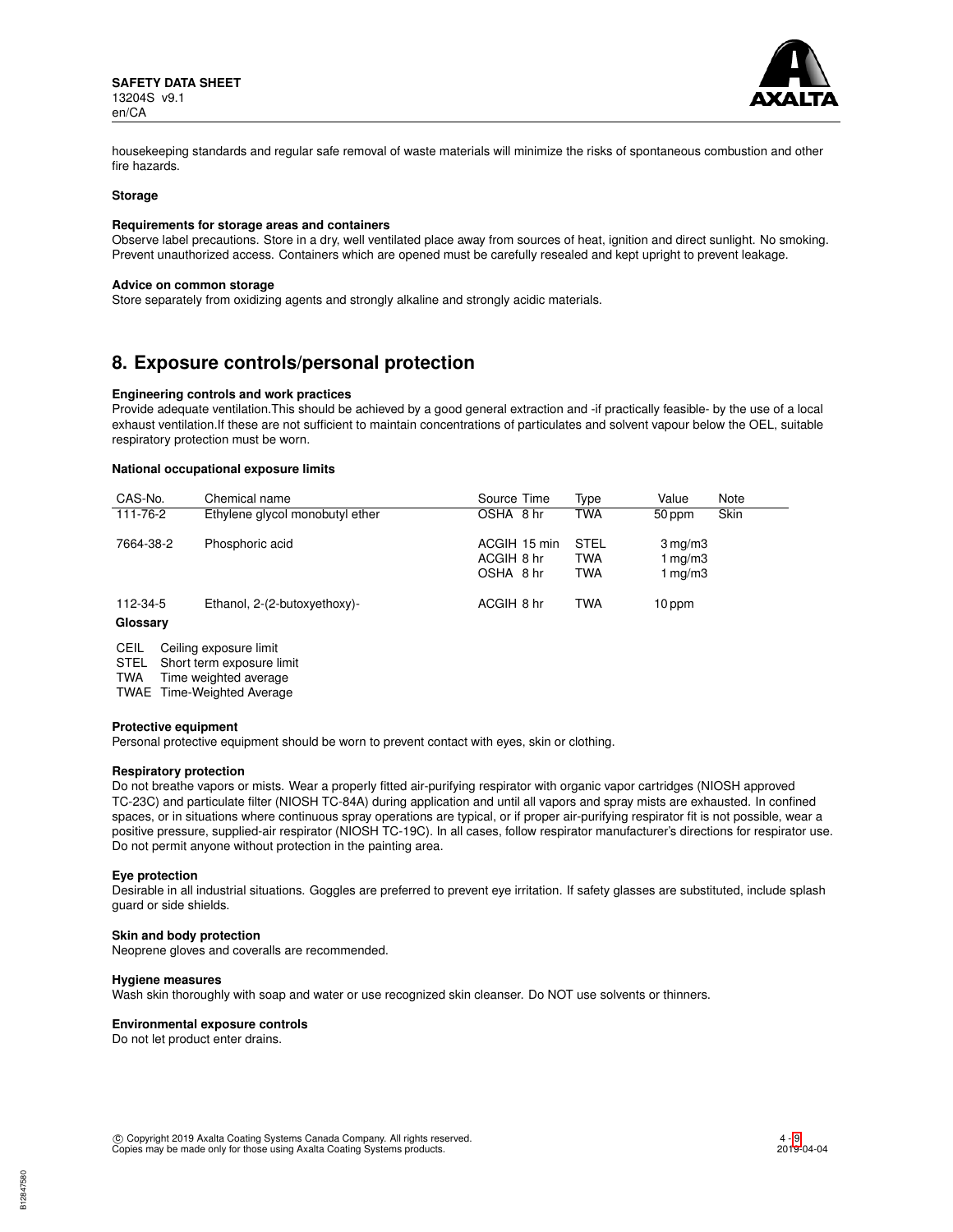

# **9. Physical and chemical properties**

### **Appearance**

**Form:** liquid **Colour:** clear

| Flash point                                     | $81^{\circ}$ C            |               |
|-------------------------------------------------|---------------------------|---------------|
| Lower Explosive Limit                           | $1.1\%$                   |               |
| <b>Upper Explosive Limit</b>                    | 10.6%                     |               |
| Evaporation rate                                | Slower than Ether         |               |
| Vapor pressure of principal solvent             | 0.2 hPa                   |               |
| Solubility of Solvent In Water                  | completely miscible       |               |
| Vapor density of principal solvent (Air $= 1$ ) | 0.6                       |               |
| Approx. Boiling Range                           | $100\,^{\circ}\mathrm{C}$ |               |
| Approx. Freezing Range                          | $-70-21\text{ °C}$        |               |
| Gallon Weight (lbs/gal)                         | 9.5                       |               |
| <b>Specific Gravity</b>                         | 1.14                      |               |
| Percent Volatile By Volume                      | 82.43%                    |               |
| Percent Volatile By Weight                      | 70.50%                    |               |
| Percent Solids By Volume                        | 17.57%                    |               |
| Percent Solids By Weight                        | 29.50%                    |               |
| pH (waterborne systems only)                    | No data available.        |               |
| Partition coefficient: n-octanol/water          | No data available         |               |
| Ignition temperature                            | 210 °C                    | DIN 51794     |
| Decomposition temperature                       | Not applicable.           |               |
| Viscosity (23 $^{\circ}$ C)                     | Not applicable.           | ISO 2431-1993 |
|                                                 |                           |               |

Does not sustain combustion.

# **10. Stability and reactivity**

## **Stability**

Stable

### **Conditions to avoid**

Stable under recommended storage and handling conditions (see section 7).

### **Materials to avoid**

None reasonably foreseeable.

### **Hazardous decomposition products**

The product contains components which at higher temperatures can release oxides of phosphorus. When exposed to high temperatures may produce hazardous decomposition products such as carbon monoxide and dioxide, smoke, oxides of nitrogen.

## **Hazardous Polymerization**

Will not occur.

## **Sensitivity to Static Discharge**

If heated above the flash point, solvent vapors in air may explode if static grounding and bonding is not used during transfer of this product.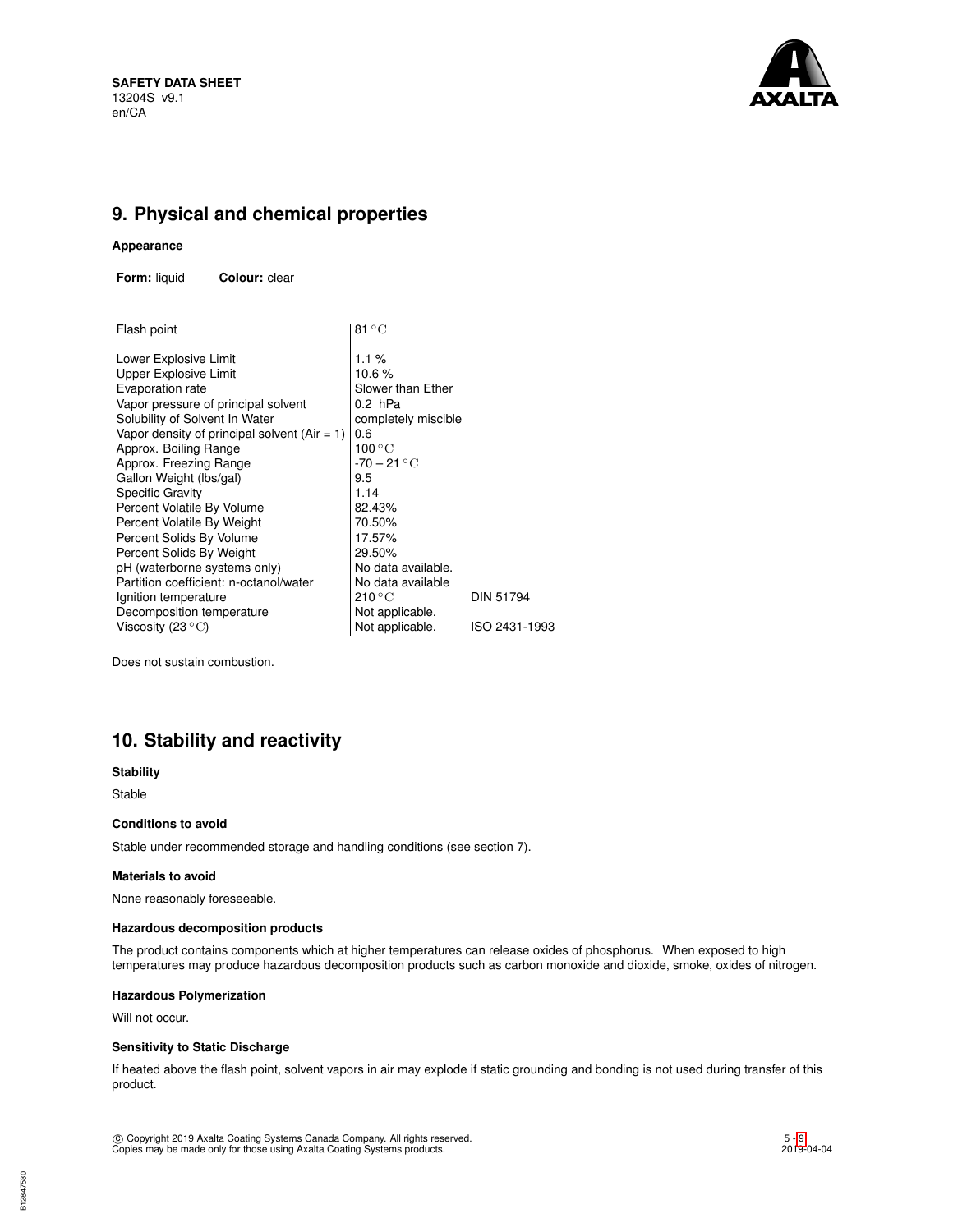

## **Sensitivity to Mechanical Impact**

None known.

# **11. Toxicological information**

### **Information on likely routes of exposure**

#### **Inhalation**

May cause nose and throat irritation. May cause nervous system depression characterized by the following progressive steps: headache, dizziness, nausea, staggering gait, confusion, unconsciousness. Reports have associated repeated and prolonged overexposure to solvents with permanent brain and nervous system damage.

### **Ingestion**

May result in gastrointestinal distress.

### **Skin or eye contact**

May cause irritation or burning of the eyes. Repeated or prolonged liquid contact may cause skin irritation with discomfort and dermatitis.

**Delayed and immediate effects and also chronic effects from short and long term exposure:**

#### **Acute oral toxicity** not hazardous

## **Acute dermal toxicity** not hazardous

# **Acute inhalation toxicity**

not hazardous

% of unknown composition: 0 %

### **Skin corrosion/irritation**

| Germ cell mutagenicity                                                       |                                                                 |                            |
|------------------------------------------------------------------------------|-----------------------------------------------------------------|----------------------------|
| <b>Skin sensitisation</b><br>Not classified according to GHS criteria        |                                                                 |                            |
| <b>Respiratory sensitisation</b><br>Not classified according to GHS criteria |                                                                 |                            |
|                                                                              | Ethylene glycol monobutyl ether<br>Ethanol, 2-(2-butoxyethoxy)- | Category 2A<br>Category 2A |
| Serious eye damage/eye irritation                                            | Ethylene glycol monobutyl ether Category 2<br>Phosphoric acid   | Category 1B                |

Not classified according to GHS criteria

**Carcinogenicity** Not classified according to GHS criteria

## **Toxicity for reproduction**

Not classified according to GHS criteria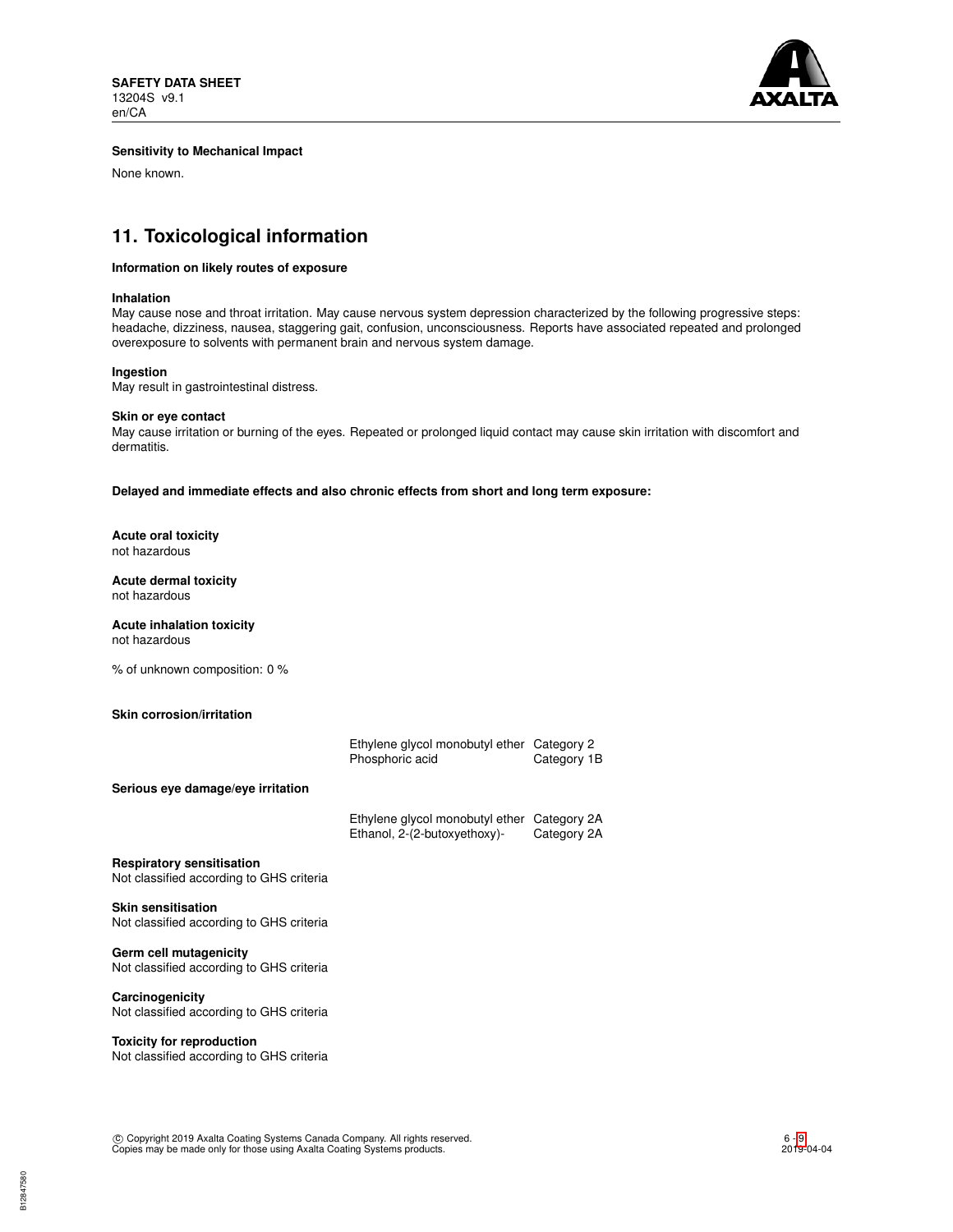

## **Target Organ Systemic Toxicant - Single exposure**

Not classified according to GHS criteria

### **Target Organ Systemic Toxicant - Repeated exposure**

Not classified according to GHS criteria

### **Aspiration toxicity**

Not classified according to GHS criteria

### **Numerical measures of toxicity (acute toxicity estimation (ATE),etc. )**

No information available.

### **Symptoms related to the physical, chemical and toxicological characteristics**

Exposure to component solvents vapours concentration in excess of the stated occupational exposure limit may result in adverse health effect such as mucous membrane and respiratory system irritation and adverse effect on kidney, liver and central nervous system. Symptoms and signs include headache, dizziness, fatigue, muscular weakness, drowsiness and in extreme cases, loss of consciousness. Through skin resorbtion, solvents can cause some of the effects described here. Repeated or prolonged contact with the preparation may cause removal of natural fat from the skin resulting in non-allergic contact dermatitis and absorption through the skin. The liquid splashed in the eyes may cause irritation and reversible damage.

# **12. Ecological information**

There are no data available on the product itself. The product should not be allowed to enter drains or watercourses.

# **13. Disposal considerations**

## **Provincial Waste Classification**

Check appropriate provincial and local waste disposal regulations for proper classifications.

### **Waste Disposal Method**

Do not allow material to contaminate ground water systems. Incinerate or otherwise dispose of waste material in accordance with Federal, State, Provincial, and local requirements. Do not incinerate in closed containers.

## **14. Transport information**

**International transport regulations**

| IMDG (Sea transport)<br>UN number:<br>Proper shipping name:                      | 1805<br>PHOSPHORIC ACID, SOLUTION |
|----------------------------------------------------------------------------------|-----------------------------------|
| Hazard Class:<br>Subsidiary Hazard Class:<br>Packing group:<br>Marine Pollutant: | 8<br>Not applicable.<br>Ш<br>no   |
| ICAO/IATA (Air transport)<br>UN number:<br>Proper shipping name:                 | 1805<br>PHOSPHORIC ACID, SOLUTION |
| Hazard Class:<br>Subsidiary Hazard Class:<br>Packing group:                      | 8<br>Not applicable.<br>Ш         |
| TDG<br>UN number:<br>Proper shipping name:                                       | 1805<br>PHOSPHORIC ACID, SOLUTION |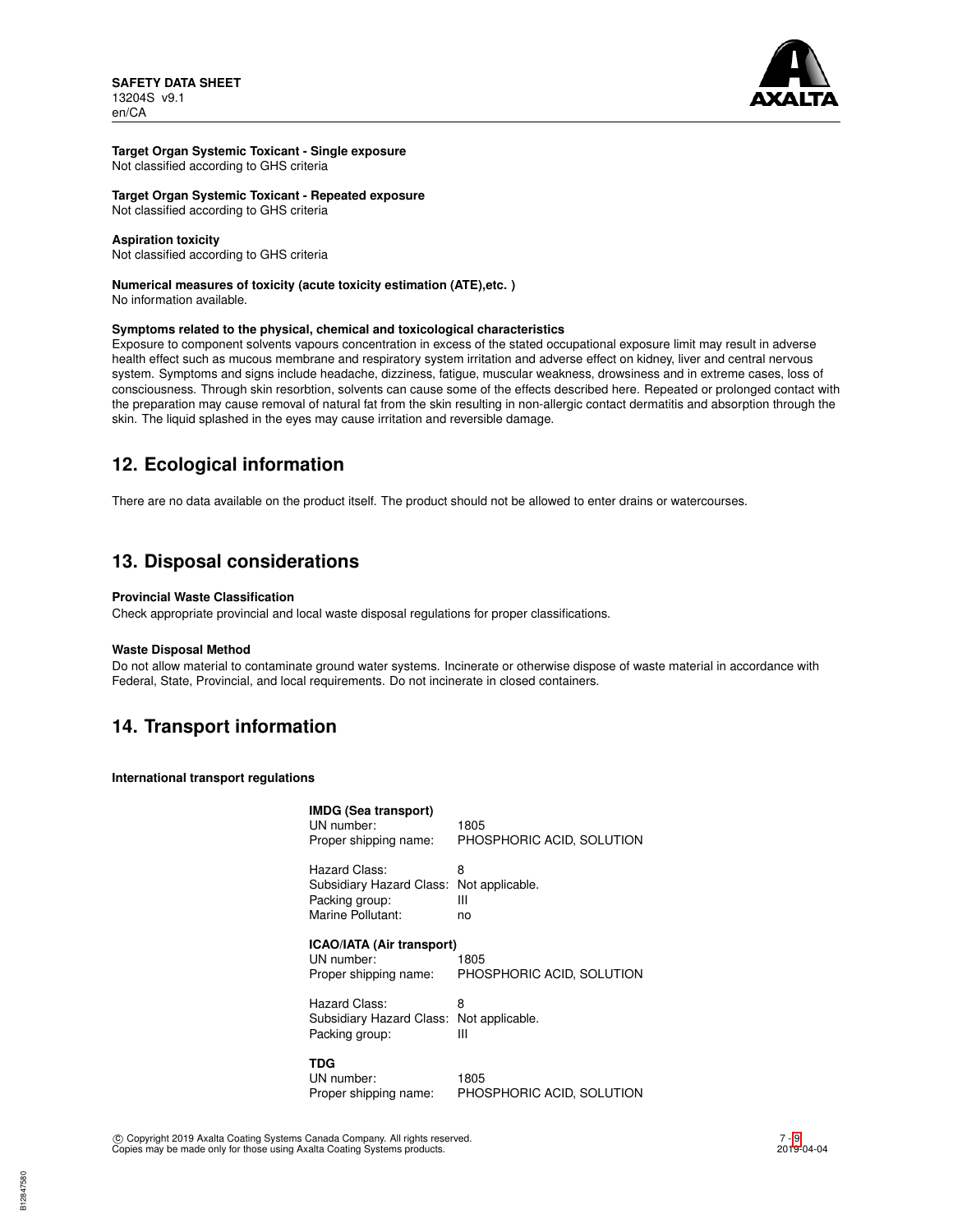

Hazard Class: 8 Subsidiary Hazard Class: Not applicable.<br>Packing group: III Packing group:

## **Matters needing attention for transportation**

Confirm that there is no breakage, corrosion, or leakage from the container before shipping. Be sure to prevent damage to cargo by loading so as to avoid falling, dropping, or collapse. Ship in appropriate containers with denotation of the content in accordance with the relevant statutes and rules.

# **15. Regulatory information**

## **TSCA Status**

In compliance with TSCA Inventory requirements for commercial purposes.

### **DSL Status**

All components of the mixture are listed on the DSL.

### **Photochemical Reactivity**

Non-photochemically reactive

## **Regulatory information**

|                                                  |           |            |                   |     | CERCLA CAA     |              |
|--------------------------------------------------|-----------|------------|-------------------|-----|----------------|--------------|
| CAS # Ingredient                                 |           | 302 TPQ RQ | 311/312           | 313 | RQ(lbs)        | HAP          |
| 111-76-2 Ethylene glycol monobutyl N NR NR A.C.F |           |            |                   |     |                | NR N         |
| ether                                            |           |            |                   |     |                |              |
| 7664-38-2 Phosphoric acid                        | N         | NR NR      | N                 | N   | 5.000 N        |              |
| 112-34-5 Ethanol.                                | $2-(2-N)$ |            | NR NR A.C.F.N.P.R |     | N <sub>R</sub> | $\mathsf{Y}$ |
| butoxyethoxy)-                                   |           |            |                   |     |                |              |

## **Key:**

| <b>EPCRA</b>                             | Emergency Planning and Community Right-to-know Act (aka Title III, SARA)                                                                                                                                                                       |                                            |  |
|------------------------------------------|------------------------------------------------------------------------------------------------------------------------------------------------------------------------------------------------------------------------------------------------|--------------------------------------------|--|
| 302                                      | Extremely hazardous substances                                                                                                                                                                                                                 |                                            |  |
| 311/312 Categories   F = Fire Hazard     | R = Reactivity Hazard<br>P = Pressure Related Hazard                                                                                                                                                                                           | $A = Acute$ Hazard<br>$C =$ Chronic Hazard |  |
| 313 Information                          | Section 313 Supplier Notification - The chemicals listed above with<br>a 'Y' in the 313 column are subject to reporting requirements of<br>Section 313 of the Emergency Planning and Community<br>Right-to-Know act of 1986 and of 40 CFR 372. |                                            |  |
| CERCLA<br>HAP<br>TPQ<br>RQ.<br>NA<br>NR. | Comprehensive Emergency Response, Compensation and Liability Act of 1980.<br>Listed as a Clean Air Act Hazardous Air Pollutant.<br>Threshold Planning Quantity.<br><b>Reportable Quantity</b><br>not available<br>not regulated                |                                            |  |

## **16. Other information**

HMIS rating H: 3 F: 2 R: 1